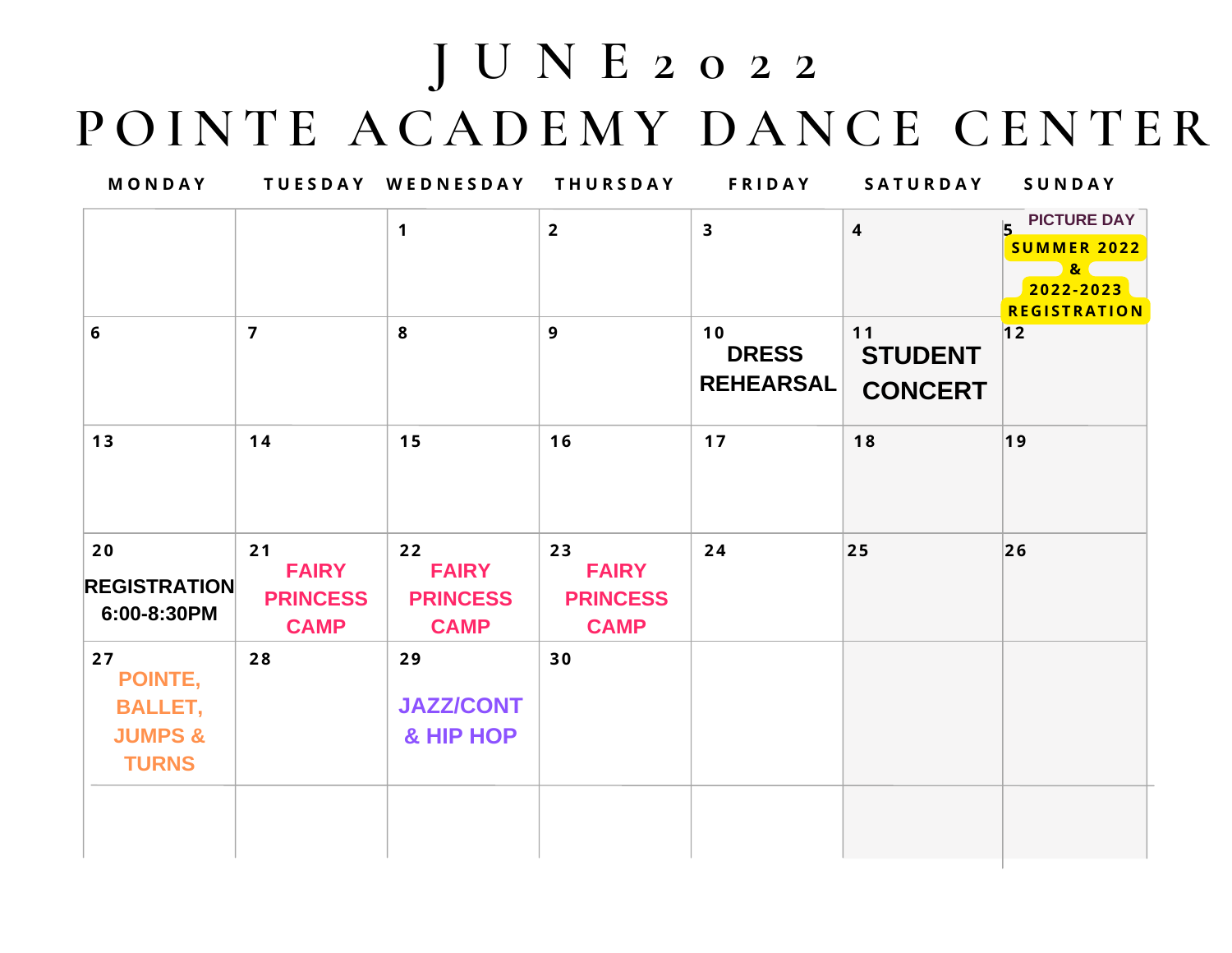## **J U L Y 2 0 2 2 P O I N T E A C A D E M Y D A N CE CE N T ER**

| MONDAY                                          | <b>TUESDAY</b>                                                                        | WEDNESDAY THURSDAY                      |                                     | <b>FRIDAY</b> | <b>SATURDAY</b> | SUNDAY                  |
|-------------------------------------------------|---------------------------------------------------------------------------------------|-----------------------------------------|-------------------------------------|---------------|-----------------|-------------------------|
|                                                 |                                                                                       |                                         |                                     | 1             | $\overline{2}$  | $\overline{\mathbf{3}}$ |
| 4                                               | $5\phantom{.0}$<br>OFF - STUDIO CLOSED ALL WEEK                                       | 6                                       | $\overline{7}$                      | 8             | 9               | 10                      |
| 11<br><b>JUMPS &amp;</b><br><b>REGISTRATION</b> | POINTE, $12$<br>BALLET, REGISTRATION<br><b>TIK TOK</b><br><b>TURNS</b><br><b>CAMP</b> | 13<br><b>JAZZ/CONT</b><br>& HIP HOP     | 14<br><b>TIK TOK</b><br><b>CAMP</b> | 15            | 16              | 17                      |
| 18<br><b>REGISTRATION</b>                       | 19                                                                                    | 20<br><b>IGNITE SUMMER FEST WEEK #1</b> | 21                                  | 22            | 23              | 24                      |
| 25<br><b>BALLET,</b><br><b>JUMPS &amp;</b>      | POINTE, 26<br><b>TURNS</b>                                                            | 27<br><b>JAZZ/CONT</b><br>& HIP HOP     | 28                                  | 29            | 30              | 31                      |
|                                                 |                                                                                       |                                         |                                     |               |                 |                         |